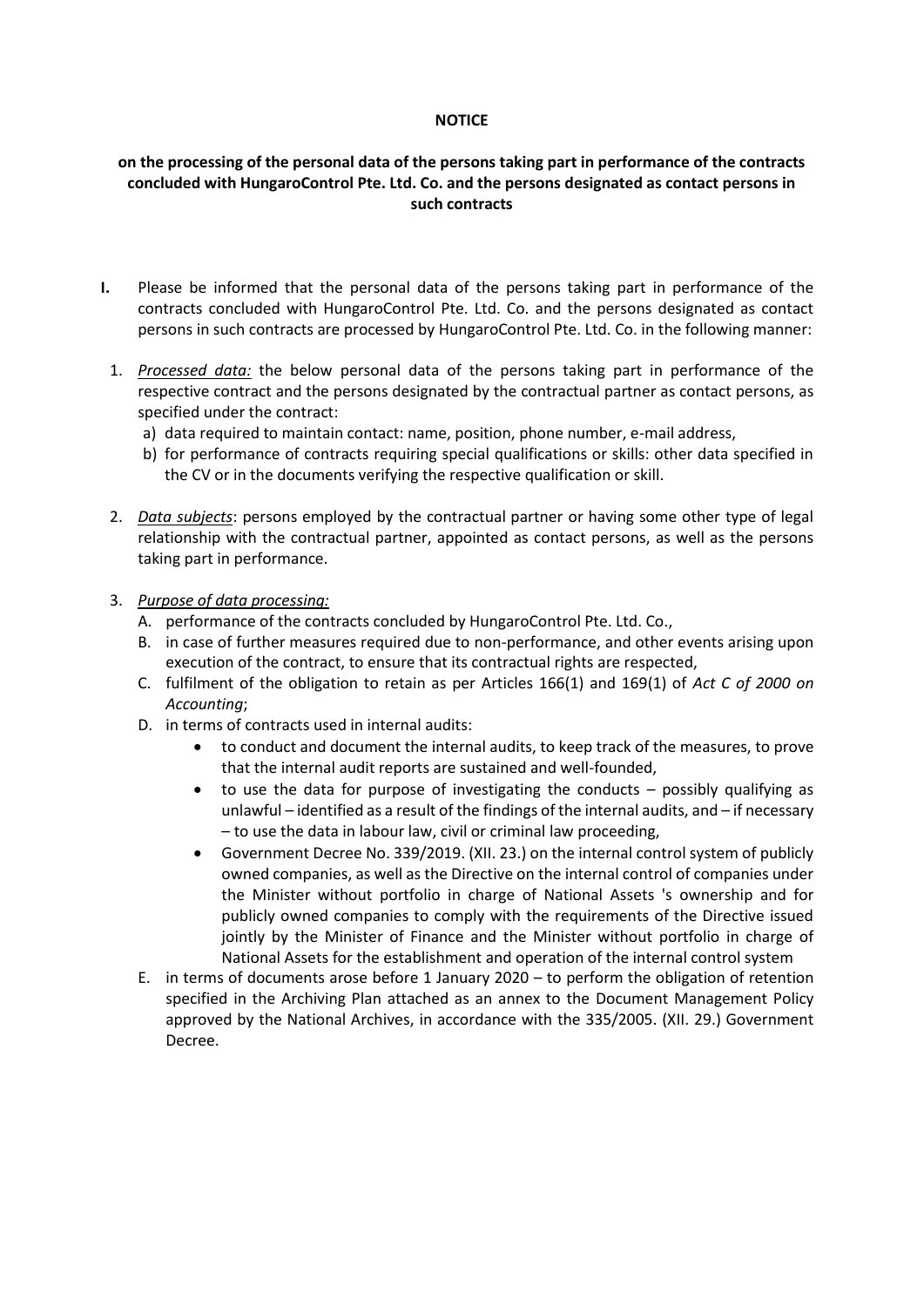- *4. Legal basis of data processing:*
	- A. until performance of the contract, in terms of recording of the data: the legitimate interest of HungaroControl Pte. Ltd. Co. and its contractual partners related to performance of the contract pursuant to Article 6(1)(f) of the GDPR,
	- B. in case of further measures required due to non-performance, and other events arising upon execution of the contract, in terms of the use of the data: the legitimate interest of HungaroControl Pte. Ltd. Co. to ensure that its contractual rights are respected, pursuant to Article 6(1)(f) of the GDPR,
	- C. in terms of contracts used in internal audits: legitimate interest of HungaroControl Pte. Ltd. Co. in conducting, documenting internal audits, monitoring internal audit activities, proving validity of internal audit reports, investigating the conducts – possibly qualifying as unlawful – identified as a result of the finding of the internal audits and – if necessary - to use of data in labour law, civil law or criminal law proceedings, pursuant to Article  $6(1)(f)$  of the GDPR,
	- D. in terms of storage of the data:
		- a) fulfilment of the legal obligation of HungaroControl Pte. Ltd. Co. as per Articles 166(1) and 169(1) of *Act C of 2000 on Accounting and compliance with a legal obligation specified in the legislation stated in 3. D and E*, pursuant to Article 6(1)(c) of the GDPR,
		- b) in order to ensure the enforcement of the right to spare parts supply stipulated under the contract, the legitimate interest of HungaroControl Pte. Ltd. Co. and its contractual partners related to performance of the contract pursuant to Article 6(1)(f) of the GDPR,
		- c) in order to ensure the exclusive right of the contracting partner stipulated under the contract, the legitimate interest of HungaroControl Pte. Ltd. Co. and its contractual partners related to performance of the contract pursuant to Article 6(1)(f) of the GDPR,

# *5. Method of data processing:*

- A. *Recording of the data*: recording of the data in the contractual documents,
- B. *Usage of the data*:
	- a) use of the data in case of further measures required due to non-performance, and other events arising upon execution of the contract, in order to ensure that the contractual rights of HungaroControl Pte. Ltd. Co. are respected,
	- b) usage of data for internal audits, keep track of the measures determined as a result of the audit, and also to prove that the findings made in the internal audit reports are substantiated and well-founded and to investigate conducts possibly qualifying as unlawful, and to conduct labour law, civil law or criminal law proceedings.
- C. *Storage of the data:* 
	- a. on hard copy (paper) in case of legal transactions not exceeding the value limit of net HUF 200,000 – in lockable cabinets in the office premises of the organizational units carrying out the contractual transaction, located in the registered office of the Company (1185 Budapest, Igló utca 33-35.),
	- b. on hard copy and in the electronic contract archive of HungaroControl Pte. Ltd. Co. in case of legal transactions exceeding the value limit of net HUF 200,000 – in the office premise located in the registered office of the Company (1185 Budapest, Igló utca 33- 35.) and on the servers situated in its registered office,
	- c. in terms of contracts used in internal audits: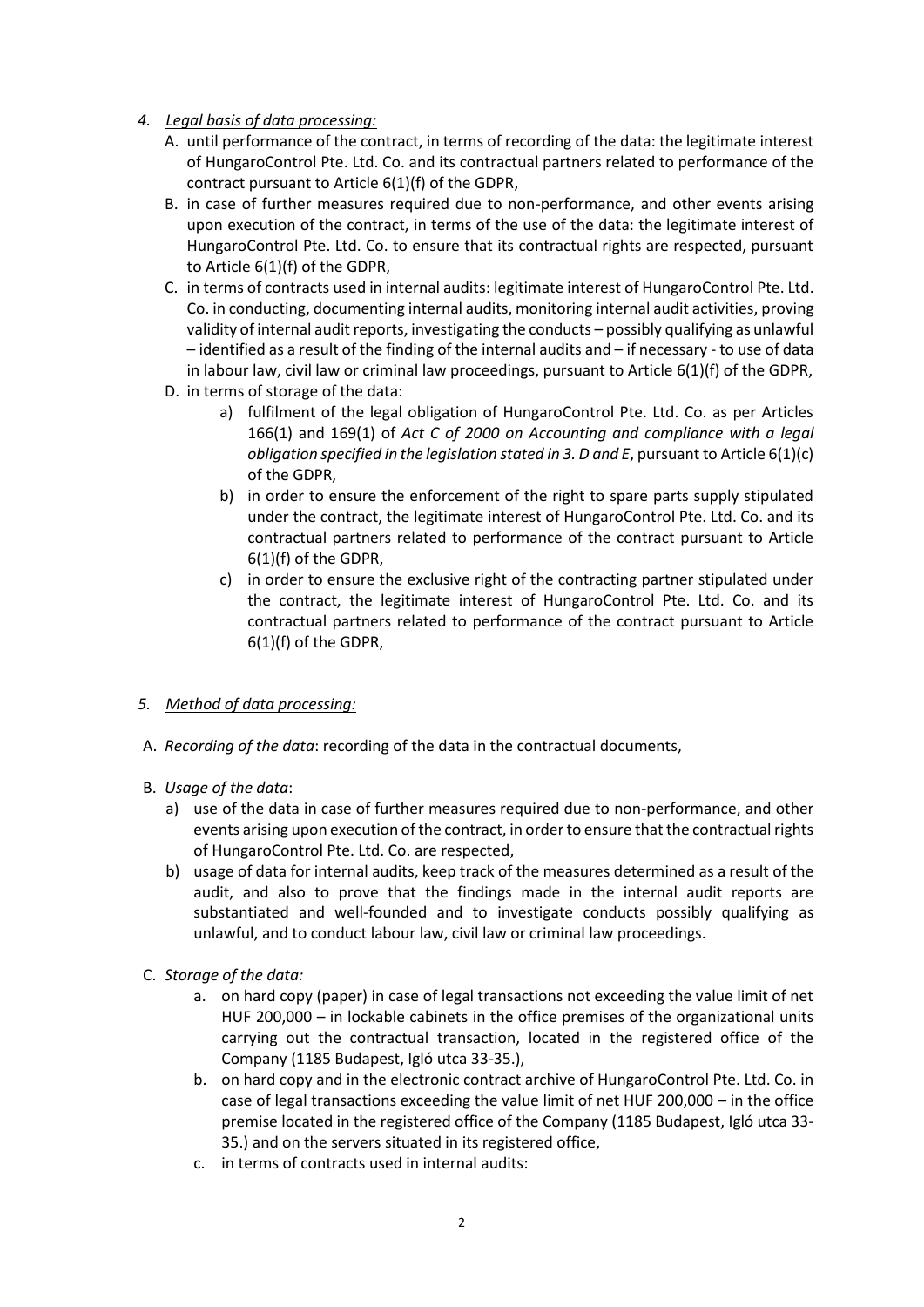- contracts stored in internal audit documents created less than six years ago shall be stored in the office premises of the Internal Audit Unit conducting the respective internal audit, located in the registered office of the Company (1185 Budapest, Igló Street 33-35.) (the highly confidential documents and the documents relating to pending cases), and in lockable cabinets (other documents) and on the servers located at the registered office of the Company,
- contracts stored in internal audit documents created more than six but less than ten years ago shall be stored in the central archive (lockable with key and code) located at the registered office of the Company, accessible only to the document management assistant and administrator of the Administration Unit,
- contracts created more than ten years ago and identified as a result of the internal audit – possibly qualifying as unlawful - and preserved as a documentation of a related labour law, civil law or criminal law proceedings shall be stored in lockable cabinets in the office premises of the Internal Audit Unit conducting the respective internal audit, located in the registered office of the Company (1185 Budapest, Igló Street 33-35.) or in the central archive (lockable with key and code) located at the registered office of the Company, accessible only to the document management assistant and administrator of the Administration Unit.
- D. *Erasure of data*: by destruction of the hard copy documents and by deletion of the documents stored in the electronic contract archive, after the data processing period has expired
- *6. Data retention time:*
- A. nine years (*Act C of 2000 on Accounting* pursuant to Article 169(1)),
- B. period longer than nine years:
	- a) in order to ensure the enforcement of the right to spare parts supply stipulated under the contract, until the time specified in the contract,
	- b) in order to ensure the exclusive right of the contracting partner stipulated under the contract, until the time specified in the contract.
	- c) in terms of contract used in internal audits:
		- in terms of the records created prior to 1 January 2020: 10 years (according to the Archiving Plan of HungaroControl)
		- in terms of the records created after 1 January 2020: 6 years,
		- in the case of investigating the conducts  $-$  possibly qualifying as unlawful  $-$  identified as a result of the findings of the internal audits and the related labour law, civil law or criminal law proceedings, until the respective proceeding is closed, whereas this period exceeds the general period.
- 7. *Data processor:* HungaroControl Pte. Ltd. Co. does not employ data processors for the processing.

# **II. Data security measures**

1. Please be informed that the personal data are kept confidential by HungaroControl Pte. Ltd. Co. and these personal data are disclosed only to the associates involved in performance of the above tasks. The data shall not be transferred by the Data Controller to third parties without your consent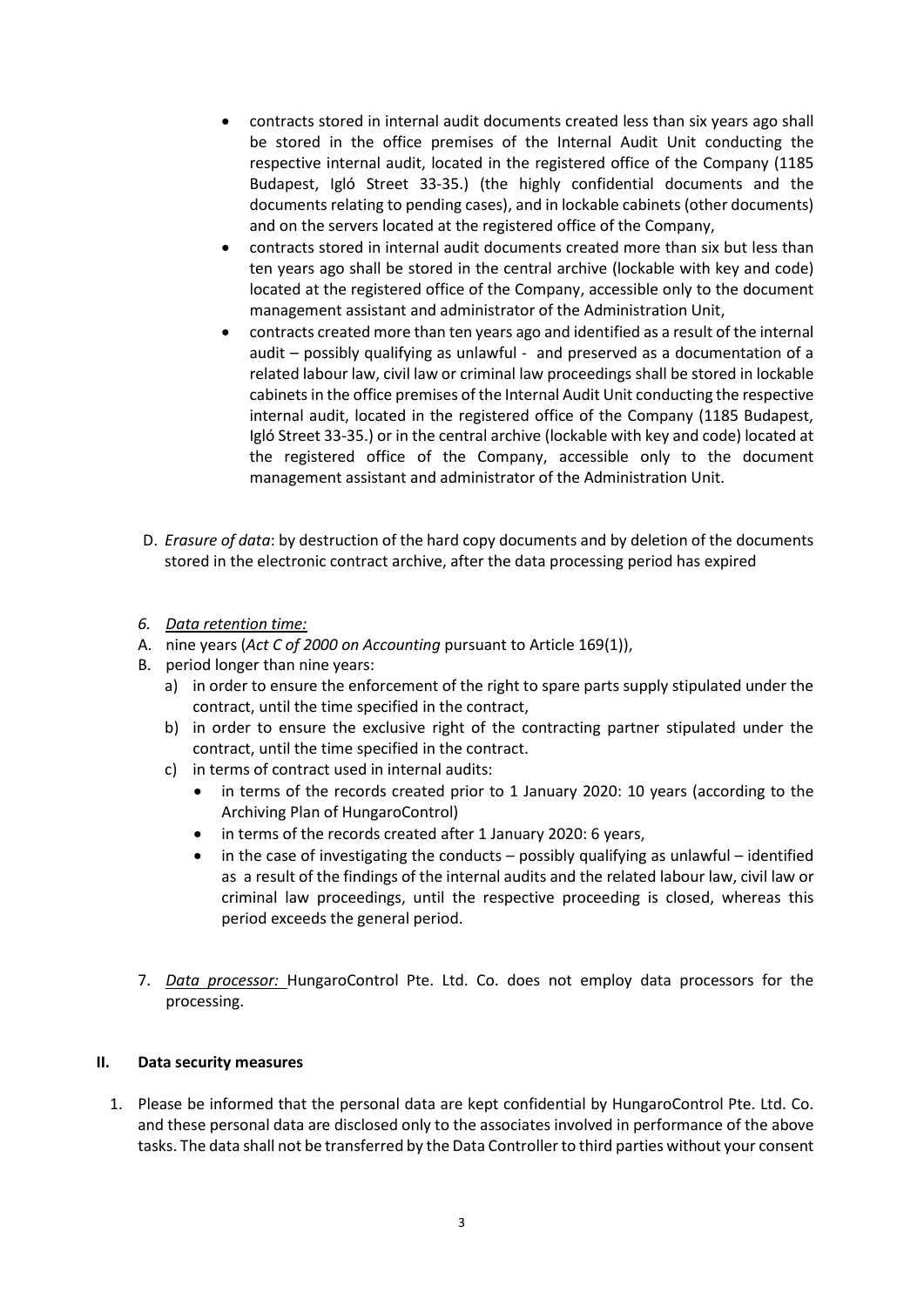and providing prior notice thereof to you, with the exception of the statutory data provision to authorities and other bodies based on legislation.

2. HungaroControl Pte. Ltd. Co. shall store the personal data electronically on servers located in a closed premises of its registered seat (1185 Budapest, Igló utca 33-35) whereas it shall store the hardy copy documents in its office premises, in lockable cabinets. In the course of processing of personal data, HungaroControl – in line with the applicable legislation – takes such risk proportionate administrative and technical measures that prevent unauthorized and unlawful access to and modification, transfer, disclosure and deletion of the personal data and ensure verifiability throughout the data processing actions as well. HungaroControl Pte. Ltd. Co. also ensures that the data stored in the systems shall not be matched in a direct manner and identified with the individual data subjects.

#### **III. Rights and legal remedies concerning data processing, contact**

- 1. Please be informed that you have the right **to object** to the processing of your personal data. If HungaroControl finds that the objection is well-founded, it shall terminate the processing, including further data collection and data transfer, and block the data, and shall inform about the objection and the measures taken based on the objection all the entities to whom it previously transferred the personal data subjected by the objection, and these entities, in turn, shall be obliged to take the necessary measures to enforce the right to objection.
- 2. Please be informed that you have the right to ask HungaroControl *to provide* your personal data and the information related to processing thereof *to you*. You may ask for copies of the personal data as long as requesting such copies does not adversely affect the rights and freedoms of others. Requesting of copies shall be free of charge on the first occasion, whereas the Company may charge a fee based on administrative costs for every further copy.
- 3. Please be informed that you have the right to request the *clarification, correction or supplementation* of your personal data by sending a declaration, as long as the data are inaccurate, incorrect or incomplete.
- 4. Please be informed that HungaroControl shall *restrict* processing upon your request, if you contest the accuracy of data and the verification of data is in progress; processing is unlawful, but instead of deletion, you request the restriction of processing; the purpose of processing has been terminated, but you claim the data for the establishment, exercise or defence of legal claims; or you filed an objection against the processing and the assessment of such objection is currently in progress. In the event HungaroControl lifts the restriction of processing, you shall be informed thereof in advance.
- 5. Please be informed that HungaroControl shall *erase* the processed personal data upon your request, if:
	- a) its processing is unlawful;
	- b) the purpose of processing has been terminated or no further processing of data is required for attainment of the purpose;
	- c) the statutory data retention period has expired;
	- d) the deletion of the data was ordered by law, authority or court;
- 6. Please be informed that you may claim *damages or aggravated damages* (compensation for injury to feelings) for the damages incurred as a result of unlawful processing or violation of requirements related to data security or for personality right related damages.